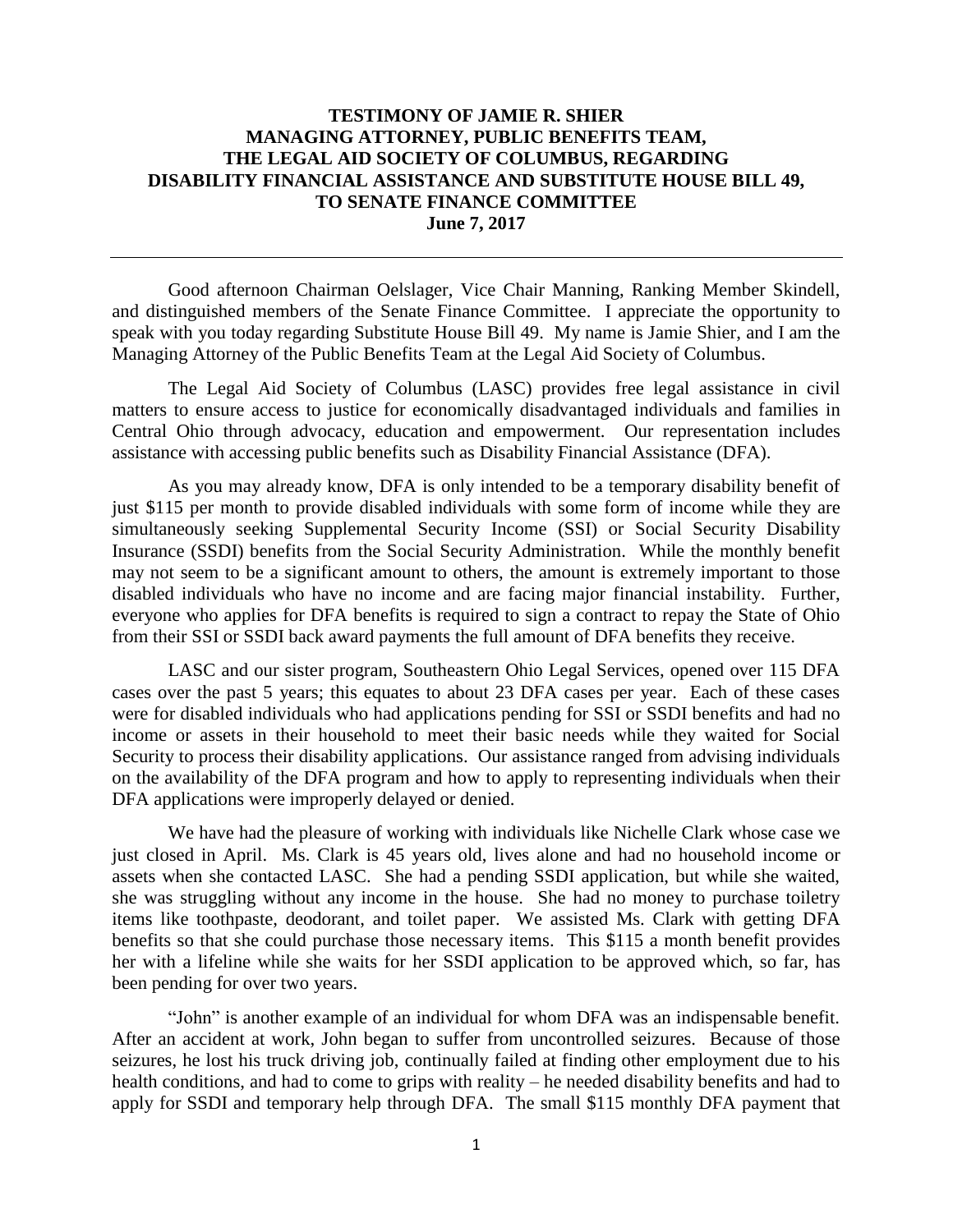he received helped sustain him for the 3 years that it took for him to be awarded SSDI benefits after an Administrative Law Judge hearing.

"Steve" applied for SSDI after working as a medical device operator and managing fast food restaurants for over 15 years. He developed Crohn's disease and was unable to keep up with the demands at work. While waiting for his SSDI benefits, DFA provided him with a small, but much needed, supplement to meet some of his daily needs. He was approved for SSDI 4 years after he applied. Just like with "John", a portion of the back award was used to fully reimburse Ohio for the DFA benefits it provided to him during his time of need.

It has been stated that DFA is no longer needed to support poor, disabled individuals while they are waiting for SSI or SSDI benefits because these cases are now being processed more quickly with averages around 67 days from the date of application to a decision. That statement, however, only reflects determinations at the initial decision level and does not account for the additional steps and additional wait time most individuals face with the SSI and SSDI process.

While 67 days is the average timeframe for processing initial applications, the national approval rate for these initial applications is only 36% according to the Social Security Disability Resource Center. This low approval rate requires the remaining individuals to start navigating the Social Security appeals process. It is also worth noting that many individuals who are initially denied and appeal will, in fact, be found eligible for SSI or SSDI back to their original date of application. The denial at the initial decision level is not uncommon because Social Security likely made the decision without receiving and reviewing all relevant medical records and without conducting proper medical evaluations.

The first level of appeal of an initial application, referred to as "reconsideration," has the lowest level of approval nationally at around 13%. According to the National Organization of Social Security Claimants' Representatives, the reconsideration determination is usually made within 4 months, or 120 days.

With the high likelihood that the reconsideration appeal level will also be denied, an applicant can then appeal for a hearing with an Administrative Law Judge (ALJ). This stage of the appeal process has the highest level of approval with national rates around 62%; Ohio's approval rate was only 45% as of March 2017. This increased approval rate at the ALJ level is because the process provides the most complete review of an individual's disability case. Social Security has had the time it needs to collect all the medical evidence, the applicant is also able to testify, and the hearings often include medical and vocational experts. However, while this level of appeal has a higher approval rate, data from the Office of Disability Adjudication and Review shows that in Ohio, the average wait time for an ALJ hearing and decision was 535 days as of March 2017. Columbus has a slightly higher average at 625 days.

If an individual needs to appeal an ALJ decision, there are two additional levels of appeal – to the Appeals Council and to Federal District Court. But, even without considering the time to get decisions at these levels of appeal, most individuals in Ohio will wait an average of 1,310 days or 3.6 years before they are approved for SSI or SSDI benefits.

During this long waiting period, these individuals are definitionally unable to perform substantial gainful employment and their treating physicians have verified that their disability has lasted or will last for 9 months or longer. For LASC clients, these individuals have zero